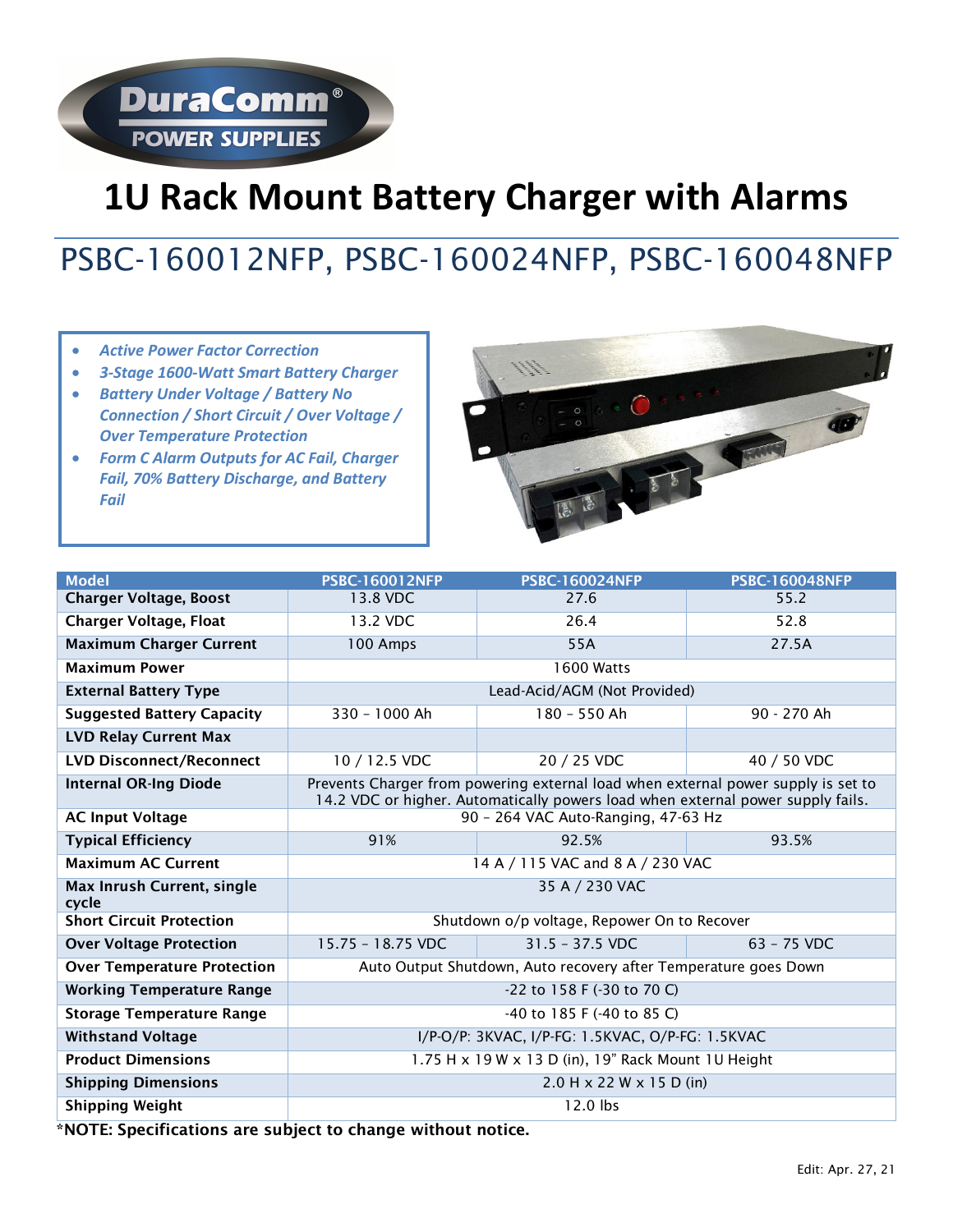# Section 1 | Important Safety Instructions

#### THESE INSTRUCTIONS ARE INTENDED FOR USE BY A TECHNICIAN FAMILIAR WITH ELECTRONIC PRODUCTS.

WARNING: There are no user serviceable parts inside. Service must be referred to a qualified factorytrained technician. DO NOT operate the unit in a hot, enclosed environment or compartment. Be sure adequate ventilation for cooling is provided since heat buildup will shorten component life.

NOTE: The individual user should take care to determine prior to use or installation whether this device is suitable, adequate, and safe for the use intended. Since individual applications are subject to numerous variations, DuraComm makes no representation or warranty as to the merchantability, suitability, or fitness of these units for any specific application.

## Section 2 | Product Overview

The PSBC-1600XXNFP are rack-mount battery chargers that provide charging for up to 1000 Ah of battery backup at 12 VDC. It includes an intelligent battery charger that comes with a built-in active power factor correction and is microprocessor controlled. The PSBC-1600XXNFP also comes with protections for battery under voltage, battery no connection, short circuit, over voltage, and over temperature.

See www.duracomm.com for more information.

# Section 3 | Installation

The outputs are NOT referenced to the chassis. Using battery capacity larger than the suggested value will not lead to damage of the battery. The main drawback is it may take longer to fully charge the battery.

If you are unsure about max allowable charging current of your battery, please refer to the technical specification of the battery or consult its manufacturer. This unit is designed for charging lead acid batteries and must be installed in a dry and well-ventilated area.

The cables between charger and battery should be kept as short as possible to prevent excessive voltage drop. Too much voltage drop will lead to longer charging periods. Refrain from connecting new and old batteries in series. Charger should be in the OFF mode before making battery connection or disconnection.

#### Conductor Pretreatment

All kinds of copper conductors can be clamped without treatment. DO NOT solder tin stranded conductors. The solder yields and fractures under high pressure. The result is increased contact resistance and excessive temperature rise. Additionally, corrosion has been observed due to the fluxes. Notch fractures at the transition from the rigid tinned part to the flexible conductors are also possible. Ferrules can be used as a protection when wiring stranded conductors. Copper ferrules prevent the current transfer from being influenced by dissimilar metals and remove the risk of corrosion. Always use the correct tool to crimp the ferrule.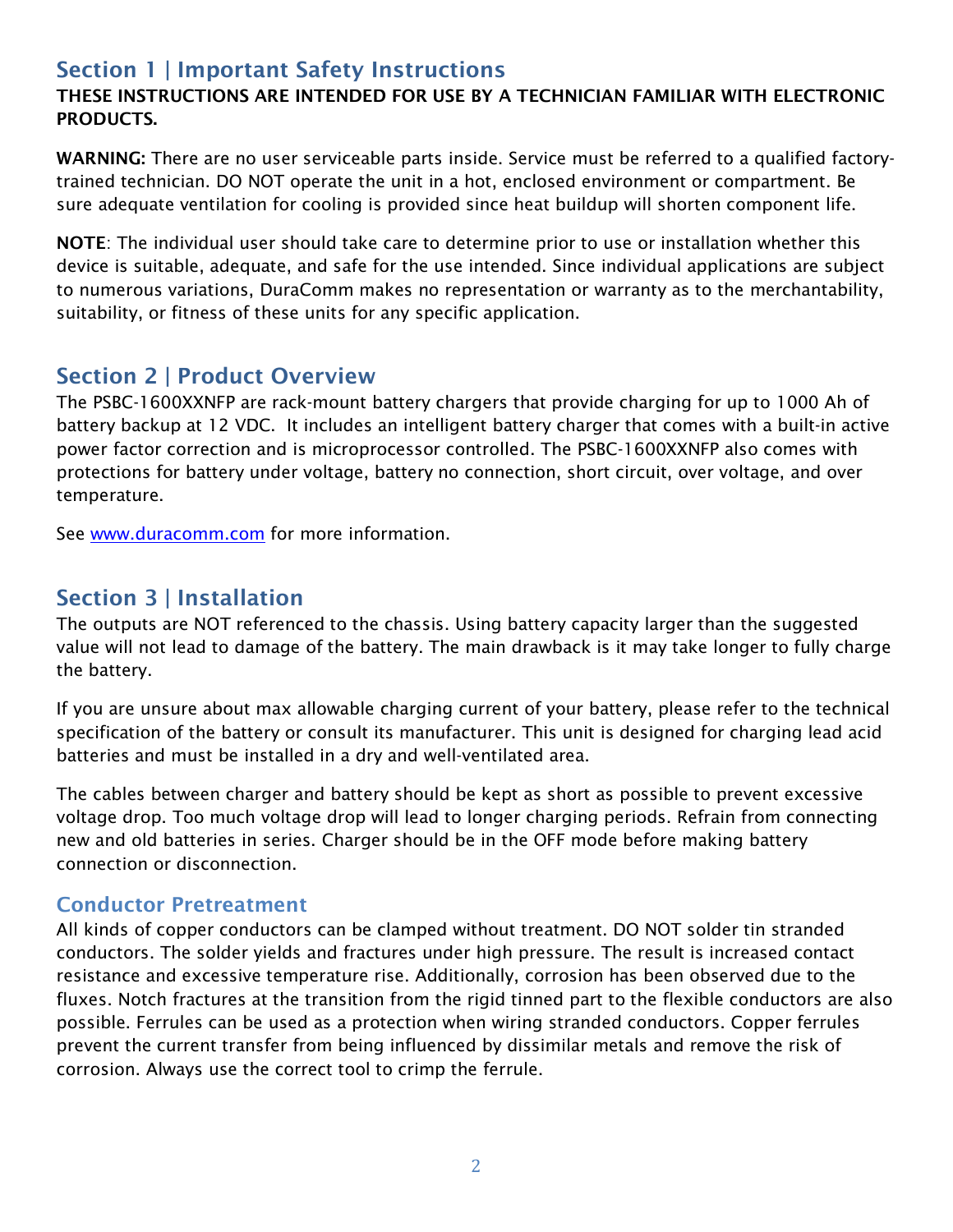#### Recommended Copper Wire Size for Current Capacity

| <b>Current Level</b><br>in Amperes | <b>Wire Size Requirements</b><br>According to MIL-W-5088B |               |  |  |  |  |  |
|------------------------------------|-----------------------------------------------------------|---------------|--|--|--|--|--|
|                                    | Up to 5 feet                                              | Up to 10 feet |  |  |  |  |  |
| <7 AMPERES                         | <b>20 AWG</b>                                             | <b>18 AWG</b> |  |  |  |  |  |
| <b>14 AMPERES</b>                  | <b>18 AWG</b>                                             | <b>16 AWG</b> |  |  |  |  |  |
| <b>20 AMPERES</b>                  | <b>16 AWG</b>                                             | 14 AWG        |  |  |  |  |  |
| <b>30 AMPERES</b>                  | <b>14 AWG</b>                                             | <b>12 AWG</b> |  |  |  |  |  |
| <b>40 AMPERES</b>                  | <b>12 AWG</b>                                             | <b>10 AWG</b> |  |  |  |  |  |
| <b>50 AMPERES</b>                  | <b>10 AWG</b>                                             | 8 AWG         |  |  |  |  |  |
| 70 AMPERES                         | 8 AWG                                                     | 6 AWG         |  |  |  |  |  |
| <b>100 AMPERES</b>                 | 6 AWG                                                     | 4 AWG         |  |  |  |  |  |

(Insulated Wire, Single Conductor in free air)

# Rear Panel Wiring



#### Rear Connectors

| 5<br>€ |  |              |     |                |               |            |  |                |    |              |            |           |       |                   |  |  |
|--------|--|--------------|-----|----------------|---------------|------------|--|----------------|----|--------------|------------|-----------|-------|-------------------|--|--|
|        |  | NO           |     | NC             |               | <b>COM</b> |  | N <sub>O</sub> | NC |              | <b>COM</b> |           | Batt+ |                   |  |  |
|        |  |              | COM | N <sub>O</sub> |               | <b>NC</b>  |  | COM            |    | <b>NO</b>    |            | <b>NC</b> |       | Batt-             |  |  |
|        |  | Charger Fail |     |                | 70% Discharge |            |  | AC Fail        |    | Battery Fail |            |           |       | Batt. Supervisory |  |  |

Alarm Contact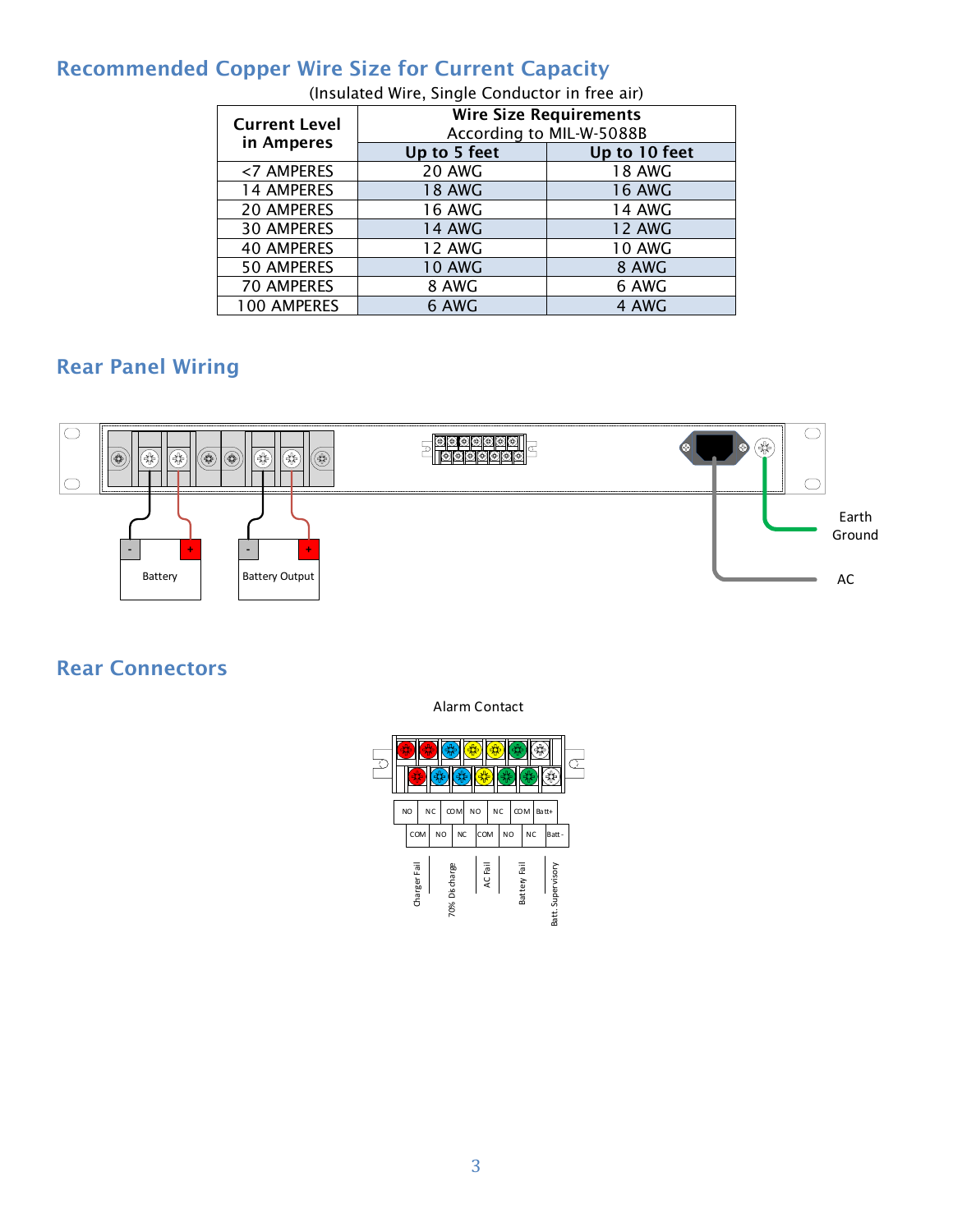#### Battery Configuration

When two batteries are connected in series, the voltage is doubled, but the capacity (Ah) remains the same. For example, 2 x 12V 100 Ah batteries connected in series equals 24V 100Ah.

When two batteries are connected in parallel, voltage remains the same and the capacity (Ah) is doubled. For example, 2 x 12V 100Ah batteries connected in parallel equals 12V 200Ah.



#### Battery Charging Curve

Battery charger is fully automatic and is designed for the use with a deep-cycle flooded lead-acid battery. To optimize charging condition to extend the service life of a lead acid battery, the charger follows a 3-stage charging schedule as shown on the battery charging curve: 1) constant current stage; 2) constant voltage stage; 3) float charge stage.

During Stage 1, the battery is charged at a constant current to about 70 % of its Ah capacity. Since the battery accepts more current when it is discharged, the battery is charged relatively quicker (Ah/h) before it reaches the next charging stage. The switch from Stage 1 to the Stage 2 occurs seamlessly when the battery reaches the set voltage limit  $(V_{boost})$  At Stage 2, the battery is charged at constant voltage while the current begins to drop as the battery starts to saturate. At about 95-98 % battery capacity, the charger enters Stage 3. The charger drops to float charging voltage ( $V_{\text{float}}$ ) for the last few Ah and to keep the battery topped off while compensating for self-discharge that all batteries exhibit.

Please contact DuraComm regarding other types of battery charging requirements.